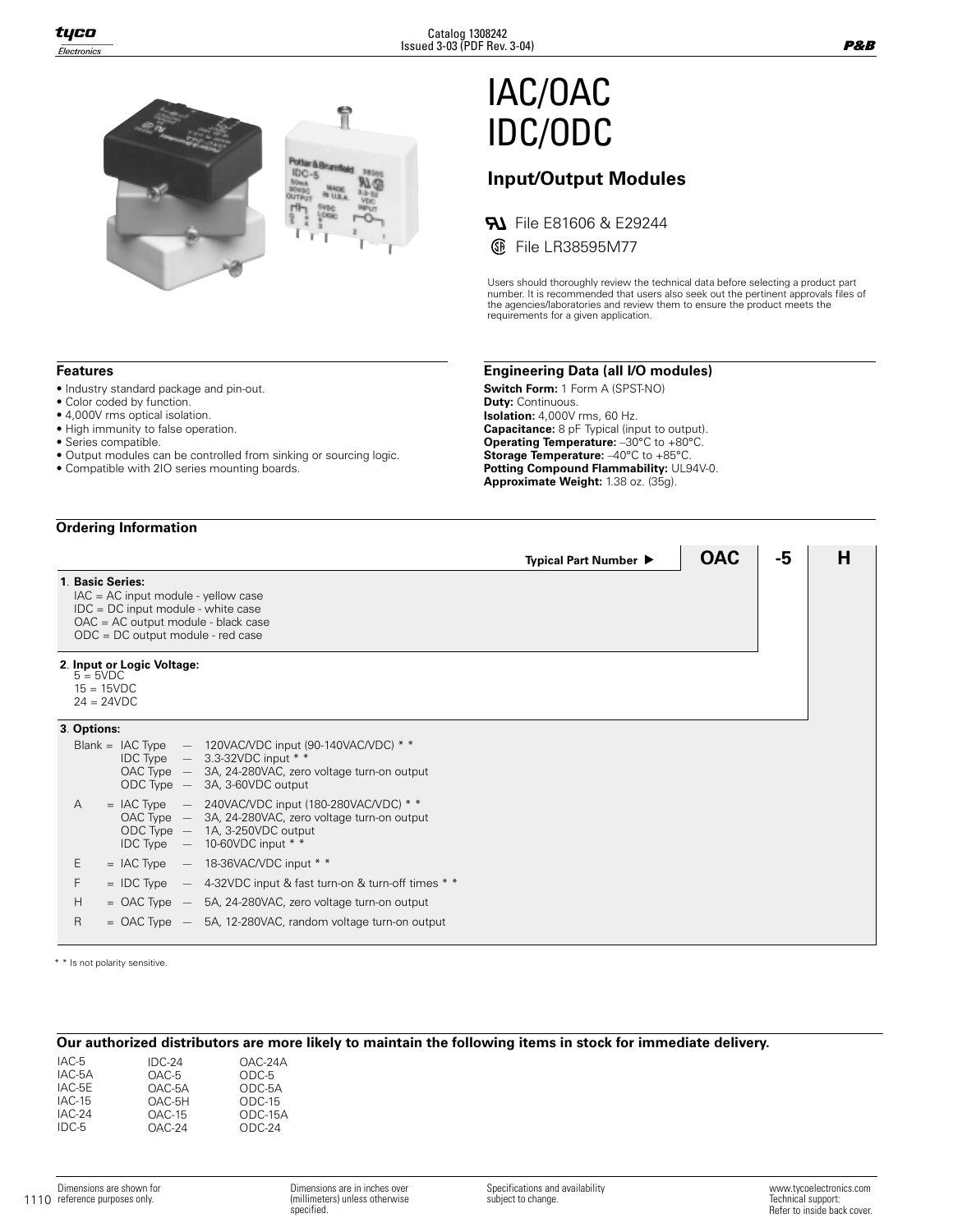# $Electonics$ **IAC AC Input Modules**

**Input Specifications**

|                                         |                        |              | <b>IAC-5 IAC-15</b><br><b>IAC-24</b> |      |      | <b>IAC-24A</b> | IAC-5A IAC-15A |      | IAC-5E IAC-15E<br><b>IAC 24E</b> |      |      |
|-----------------------------------------|------------------------|--------------|--------------------------------------|------|------|----------------|----------------|------|----------------------------------|------|------|
| <b>Parameter</b>                        | <b>Conditions</b>      | <b>Units</b> | Min.                                 | Typ. | Max. | Min.           | Typ.           | Max. | Min.                             | Typ. | Max. |
| Control Voltage Range V <sub>IN</sub>   |                        | VAC/VDC      | 90                                   | 120  | 140  | 180            | 240            | 280  | 18                               | 24   | 36   |
| Must Operate Voltage V <sub>INOP)</sub> |                        | VAC/VDC      |                                      |      | 90   |                |                | 180  |                                  |      | 18   |
| Must Release Voltage VINIRELI           |                        | VAC/VDC      | 20                                   |      |      | 20             |                |      |                                  |      |      |
| Max. Input Current                      | @V <sub>IN</sub> =Max. | mA           |                                      |      | 6    |                |                |      |                                  |      | 18   |
| Input Resistance                        |                        | Ohms         |                                      | 28K  |      |                | 75K            |      |                                  | 2K   |      |

# **Output Specifications (@ +25˚C unless otherwise specified)**

|                                |                   |              |      | IAC 5 IAC 5A<br>IAC-5E |                |      | <b>IAC-15 IAC-15A</b><br><b>IAC-15E</b> |            | <b>IAC-24 IAC-24A</b><br><b>IAC 24E</b> |                        |                 |
|--------------------------------|-------------------|--------------|------|------------------------|----------------|------|-----------------------------------------|------------|-----------------------------------------|------------------------|-----------------|
| <b>Parameter</b>               | <b>Conditions</b> | <b>Units</b> | Min. | Typ.                   | Max.           | Min. | Typ.                                    | Max.       | Min.                                    | Typ.                   | Max.            |
| Maximum Output Voltage         |                   | <b>VDC</b>   |      |                        | 30             |      |                                         | 30         |                                         |                        | 30              |
| Maximum Output Current         |                   | mADC         |      |                        | 50             |      |                                         | 50         |                                         |                        | 50              |
| Maximum Output Leakage Current | $V_{OUT}$ =Max.   | $\mu$ ADC    |      |                        | 10             |      |                                         | 10         |                                         |                        | 10 <sup>°</sup> |
| Maximum Output Voltage Drop    | $ISINK=50mA$      | VDC.         |      |                        | $\Omega$<br>.Z |      |                                         | $\cdot$ .2 |                                         |                        | .2              |
| Logic Supply Voltage Vcc       |                   | <b>VDC</b>   | 3    | 5                      | 6              | 12   | 15                                      | 18         | 20                                      | 24                     | 30              |
| Logic Supply Current           | $V_{CC} = Max.$   | mADC         |      |                        | 18             |      |                                         | 18         |                                         |                        | 18              |
| Turn-On Time (Nominal)         | $ISINK=25mA$      | ms           |      |                        | 20             |      |                                         | 20         |                                         |                        | 20              |
| Turn-Off Time (Nominal)        | $ISINK=25mA$      | ms           |      |                        | 30             |      |                                         | 30         |                                         |                        | 30              |
| Output Type (Open Collector)   |                   |              |      | Normally Open(SINKING) |                |      | Normally Open (SINKING)                 |            |                                         | Normally Open(SINKING) |                 |

# **OAC AC Output Modules**

# **Input Specifications**

|                                         |                           |            | OAC-5 OAC-5A<br>OAC-5H OAC-5R |      |      |      | <b>OAC-15 OAC-15A</b><br>OAC-15H OAC-15R |      | OAC-24 OAC-24A<br>OAC-24H OAC-24R |      |      |  |
|-----------------------------------------|---------------------------|------------|-------------------------------|------|------|------|------------------------------------------|------|-----------------------------------|------|------|--|
| <b>Parameter</b>                        | Conditions                | Units      | Min.                          | Typ. | Max. | Min. | Typ.                                     | Max. | Min.                              | Typ. | Max. |  |
| Control Voltage Range VIN               |                           | <b>VDC</b> |                               |      | 8    |      | 15                                       | 18   | 18                                | 24   | 32   |  |
| Must Operate Voltage V <sub>INOP)</sub> |                           | VDC.       |                               |      |      |      |                                          | 9    |                                   |      | 18   |  |
| Must Release Voltage VINIRELI           |                           | VDC.       |                               |      |      |      |                                          |      |                                   |      |      |  |
| Maximum Input Current                   | @V <sub>IN</sub> =Nominal | mADC       |                               |      | 20   |      |                                          | 16   |                                   |      | 13   |  |
| Input Resistance R <sub>IN</sub>        |                           | Ohms       |                               | 220  |      |      | 1000                                     |      |                                   | 2000 |      |  |

PIN-3 must be positive with respect to PIN-4 for correct operation.

# **Output Specifications (47 to 63 Hz.,@ +25˚C unless otherwise specified)**

|                               |                   |                       | OAC-5 OAC-5A<br>OAC-5H IAC-15H |                                                |                |      |                                 |      |      | OAC-5R OAC-15R                  |                |  |
|-------------------------------|-------------------|-----------------------|--------------------------------|------------------------------------------------|----------------|------|---------------------------------|------|------|---------------------------------|----------------|--|
|                               |                   |                       |                                | <b>OAC-15 OAC-15A</b><br><b>OAC-24 OAC-24A</b> |                |      | OAC-24H                         |      |      | OAC-24R                         |                |  |
| <b>Parameter</b>              | <b>Conditions</b> | <b>Units</b>          | Min.                           | Typ.                                           | Max.           | Min. | Typ.                            | Max. | Min. | Typ.                            | Max.           |  |
| Load Voltage V <sub>I</sub>   |                   | V rms                 | 24                             | 120/240                                        | 280            | 24   | 120/240                         | 280  | 24   | 120/240                         | 280            |  |
| Repetitive Blocking Voltage   |                   | V peak                |                                |                                                | ±600           |      |                                 | ±600 |      |                                 | ±600           |  |
| Load Current I <sub>1</sub> * |                   | A rms                 | .05                            |                                                | 3              | .05  |                                 | 5.   | .05  |                                 | 5              |  |
| Ouput Current                 |                   | $mA$ <sup>o</sup> $C$ |                                | 58mA/°C<br>66mA/°C                             |                |      |                                 |      |      | 66mA/°C                         |                |  |
| Derating                      |                   |                       |                                | $40^{\circ}$ C - 80 $^{\circ}$ C               |                |      | $30^{\circ}$ C - $80^{\circ}$ C |      |      | $30^{\circ}$ C - $80^{\circ}$ C |                |  |
| Single Cycle surge Current    |                   | A peak                |                                |                                                | 100            |      |                                 | 250  |      |                                 | 250            |  |
| Leakage Current (Off-State)   | $V_1 = 120VAC$    | mA rms                |                                |                                                |                |      |                                 |      |      |                                 |                |  |
| @ 60 Hz.                      | $V_1 = 240VAC$    | mA rms                |                                |                                                | $\overline{2}$ |      |                                 | 2    |      |                                 | $\overline{2}$ |  |
| On-State Voltage Drop         | lı =Max.          | V peak                |                                |                                                | 1.6            |      |                                 | 1.6  |      |                                 | 1.6            |  |
| Static dv.dt (Off-State)      |                   | $V/\mu s$             |                                |                                                | 200            |      |                                 | 200  |      |                                 | 200            |  |
| Turn-On Time                  | $@f=60$ Hz.       | ms                    |                                |                                                | 8.3            |      |                                 | 8.3  |      |                                 | $\cdot$ .      |  |
| Turn-Off Time                 |                   | ms                    |                                |                                                | 8.3            |      |                                 | 8.3  |      |                                 | 8.3            |  |
| Output Type (Form)            |                   |                       |                                | Normally Open 1A                               |                |      | Normally Open 1A                |      |      | Normally Open 1A                |                |  |
| H/P/ Rating @ 240VAC          |                   |                       |                                | 1/4HP                                          |                |      | 1/2HP                           |      |      | 1/2HP                           |                |  |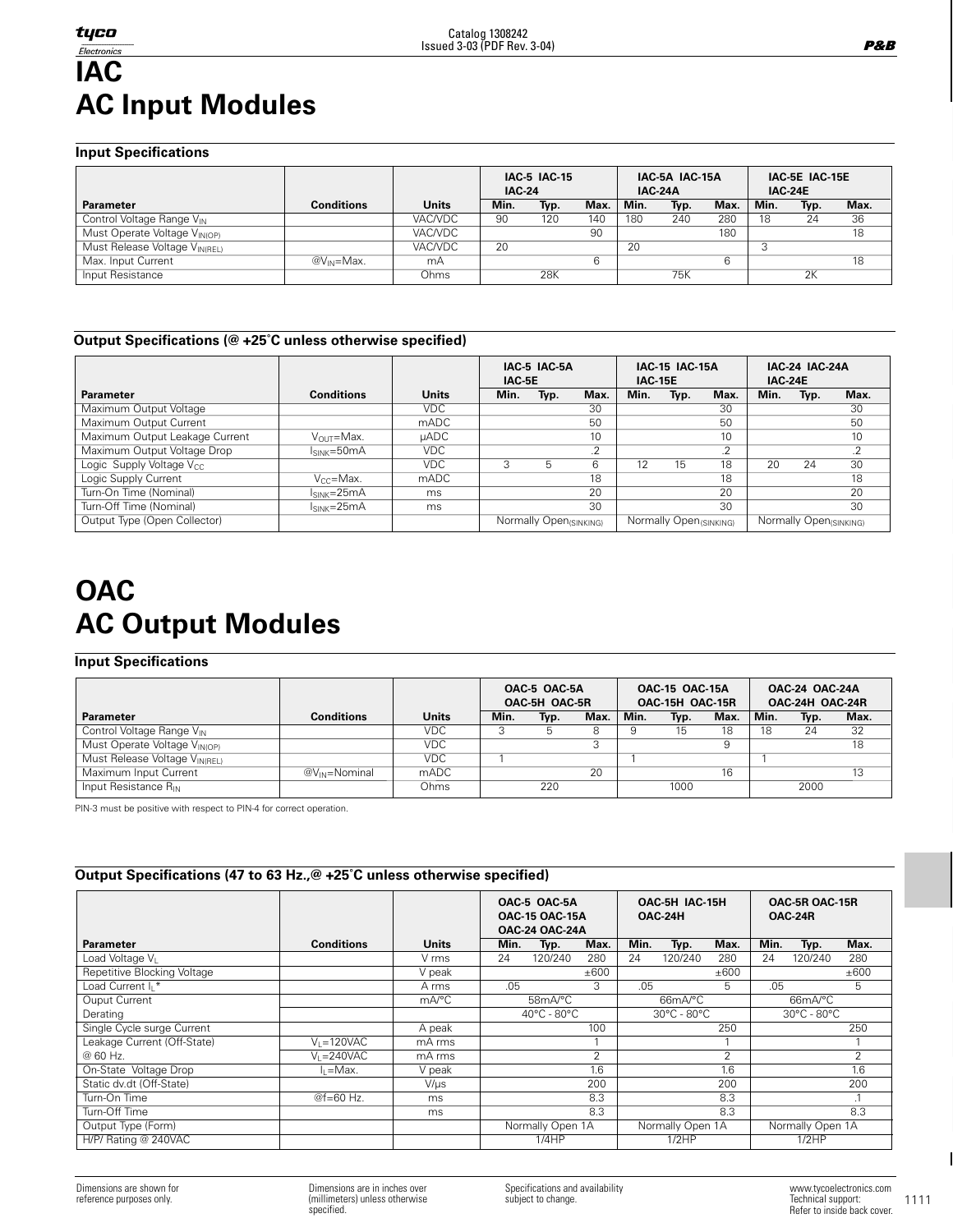#### **Input Specifications**

|                                         |                   |              | <b>IDC-5 IDC-15</b><br><b>IDC-24</b> |      |      | <b>IDC-24A</b> | IDC-5A IDC-15A |      | IDC-5F IDC-15F<br><b>IDC-24F</b> |      |      |
|-----------------------------------------|-------------------|--------------|--------------------------------------|------|------|----------------|----------------|------|----------------------------------|------|------|
| <b>Parameter</b>                        | <b>Conditions</b> | <b>Units</b> | Min.                                 | Typ. | Max. | Min.           | Typ.           | Max. | Min.                             | Typ. | Max. |
| Control Voltage Range VIN               |                   | VDC          | ±3.3                                 | ±24  | ±32  | ±10            |                | ±60  | ±4                               |      | ±32  |
| Must Operate Voltage V <sub>INOP)</sub> |                   | <b>VDC</b>   |                                      |      | ±3.3 |                |                | ±10  |                                  |      | ±4   |
| Must Release Voltage VINIRELI           |                   | <b>VDC</b>   | ±2                                   |      |      | ±3             |                |      | $\pm$                            |      |      |
| Maximum Input Current                   | $@V_{IN}$ =Max.   | mA           |                                      | 34   |      |                | 34             |      |                                  | 68   |      |
| Input Resistance                        |                   | Ohms         |                                      | 1Κ   |      |                | 2K             |      |                                  | 500  |      |

Catalog 1308242 Issued 3-03 (PDF Rev. 3-04)

### **Output Specifications (@ +25˚C unless otherwise specified)**

|                                      |                       |              |               |       |                 |               |                 |    |      | IDC-5 IDC-5A IDC-15 IDC-15A IDC-24 IDC-24A | IDC-5F |                                                 |    | <b>IDC-15F</b> |              |    | <b>IDC-24F</b> |                             |
|--------------------------------------|-----------------------|--------------|---------------|-------|-----------------|---------------|-----------------|----|------|--------------------------------------------|--------|-------------------------------------------------|----|----------------|--------------|----|----------------|-----------------------------|
| <b>Parameter</b>                     | <b>Conditions</b>     | <b>Units</b> | Min           |       |                 |               |                 |    |      |                                            |        | Typ Max Min Typ Max Min Typ Max Min Typ Max Min |    |                | Typ Max Min  |    |                | Typ Max                     |
| Maximum Output Voltage               |                       | <b>VDC</b>   |               |       | 30              |               | 30              |    |      | 30                                         |        | 30                                              |    |                | 30           |    |                | 30                          |
| Maximum Output Current               |                       | mADC         |               |       | 50              |               | 50              |    |      | 50                                         |        | 50                                              |    |                | 50           |    |                | 50                          |
| Maximum Output Leakage Current       | $V_{\Omega I}$ r=Max. | <b>µADC</b>  |               |       | 10              |               | 10 <sup>1</sup> |    |      | 10 <sup>2</sup>                            |        | 10                                              |    |                | 10           |    |                | 10                          |
| Maximum Output Voltage Drop          | $I_{SINK}=50mA$       | <b>VDC</b>   |               |       | $\Omega$<br>ے . |               | $\Omega$        |    |      |                                            |        | $\sqrt{2}$                                      |    |                | <sup>n</sup> |    |                |                             |
| Logic Supply Voltage V <sub>CC</sub> |                       | VDC.         | 3             | h.    | 6               | 15            | 18              | 20 | 24   | 30                                         | b.     | hi                                              | 12 | 15             | 18           | 20 | 24             | 30                          |
| Logic Supply Current                 | $V_{CC} = Max.$       | mADC         |               |       | 18              |               | 18              |    |      | 18                                         |        | 18                                              |    |                | 18           |    |                | 18                          |
| Turn-On Time (Nominal)               | $I_{SINK} = 25mA$     | ms           |               | $1 *$ |                 | $1 *$         |                 |    | $1*$ |                                            | .05    |                                                 |    | .05            |              |    | .05            |                             |
| Turn-Off Time (Nominal)              | $I_{SINK} = 25mA$     | ms           |               | $1*$  |                 | $1*$          |                 |    | $1*$ |                                            | .10    |                                                 |    | .10            |              |    | .10            |                             |
| Output Type (Open Collector)         |                       |              | Normally Open |       | (SINKING)       | Normally Open | (SINKING)       |    |      | Normally Open<br>(SINKING)                 |        | Normally Open<br>(SINKING)                      |    | Normally Open  | (SINKING)    |    |                | Normally Open<br>'(SINKING) |

\* Nominal Turn-On and Turn-Off times for IDC5A, IDC15A & IDC24A are 5 ms.

# **ODC DC Output Modules**

#### **Input Specifications**

|                                           |                    |              | ODC-5 ODC-5A |      |      |      | <b>ODC-15 ODC-15A</b> |      | <b>ODC-24 ODC-24A</b> |      |      |
|-------------------------------------------|--------------------|--------------|--------------|------|------|------|-----------------------|------|-----------------------|------|------|
| <b>Parameter</b>                          | <b>Conditions</b>  | <b>Units</b> | Min.         | Typ. | Max. | Min. | Typ.                  | Max. | Min.                  | Typ. | Max. |
| Control Voltage Range V <sub>IN</sub>     |                    | <b>VDC</b>   |              |      |      |      |                       | 18   |                       | 24   | 32   |
| Must Operate Voltage V <sub>IN(OP)</sub>  |                    | <b>VDC</b>   |              |      |      |      |                       |      |                       |      | 18   |
| Must Release Voltage V <sub>IN(REL)</sub> |                    | <b>VDC</b>   |              |      |      |      |                       |      |                       |      |      |
| Maximum Input Current                     | $@V_{IN}$ =Nominal | mADC         |              |      | 18   |      |                       | 16   |                       |      |      |
| Input Resistance $R_{IN}$                 |                    | Ohms         |              | 250  |      |      | 1000                  |      |                       | 2000 |      |

PIN-3 must be positive with respect to PIN-4 for correct operation.

# **Output Specifications (@ +25˚C unless otherwise specified)**

|                                     |                   |              |      | ODC-5 ODC-24<br><b>ODC-15</b> |      |      | ODC-5A ODC-24A<br>ODC-15A |      |
|-------------------------------------|-------------------|--------------|------|-------------------------------|------|------|---------------------------|------|
| Parameter                           | <b>Conditions</b> | <b>Units</b> | Min. | Typ.                          | Max. | Min. | Typ.                      | Max. |
| Load Voltage V <sub>I</sub>         |                   | <b>VDC</b>   |      |                               | 60   |      |                           | 250  |
| Load Current I <sub>I</sub>         |                   | ADC          | .01  |                               |      | .01  |                           |      |
| Maximum Surge Current for 1 Second  |                   | ADC          |      |                               |      |      |                           | 5    |
| Maximum Leakage Current (Off-State) | $V_1 = MAX$       | <b>µADC</b>  |      |                               | 500  |      |                           | 2000 |
| Maximum On-State Voltage Drop       | $I_1 = MAX$       | VDC.         |      |                               | ı.5  |      |                           | 1.5  |
| MaximumTurn-On Time                 |                   | ms           |      |                               |      |      |                           |      |
| MaximumTurn-Off Time                |                   | ms           |      |                               | .75  |      |                           | .75  |

At 40°C, derate by 50mA/°Cto 80°C.

PIN-1 must be positive with respect to PIN-2 for correct operation.